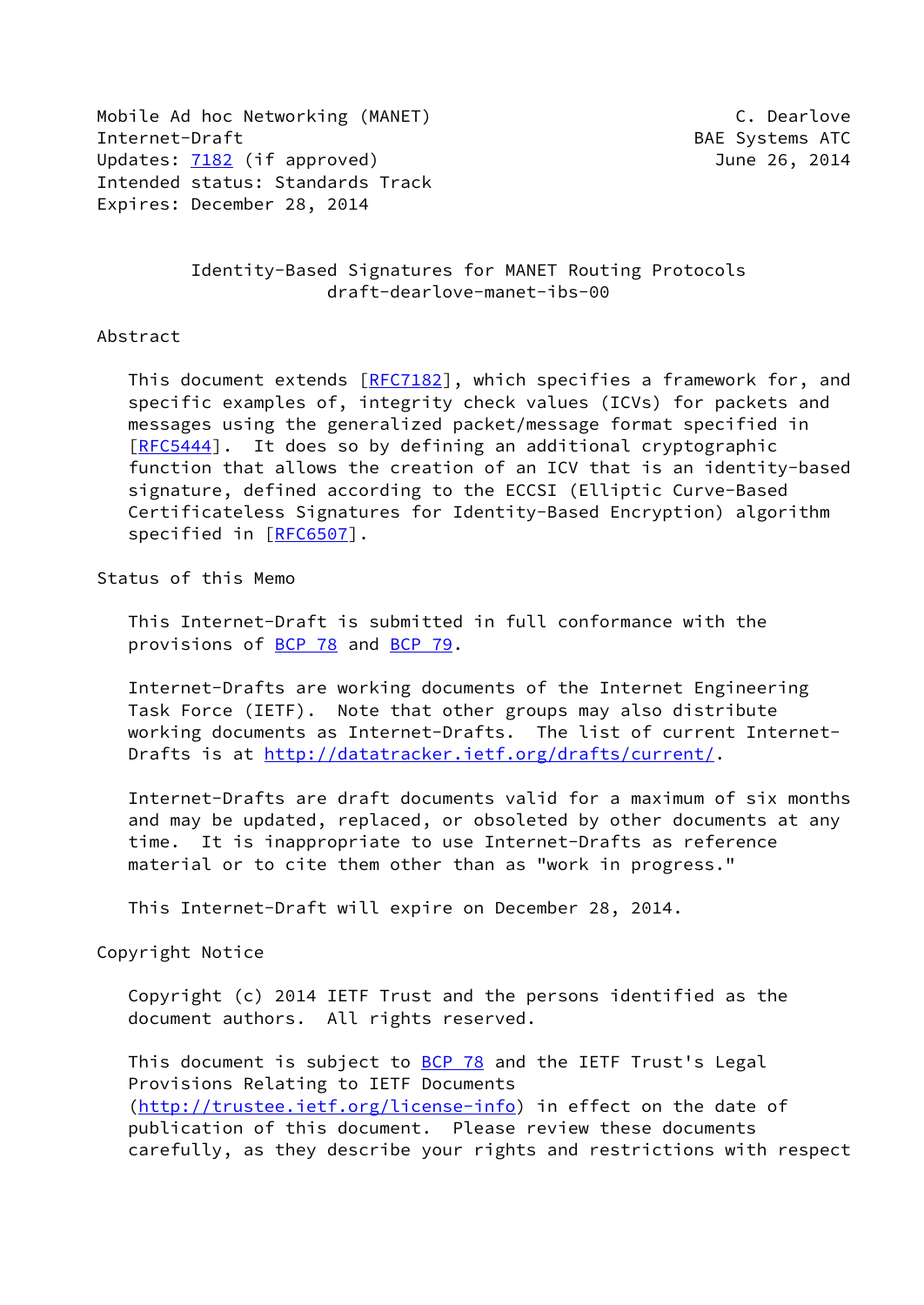Dearlove **Expires December 28, 2014** [Page 1]

| Internet-Draft | Identity-Based Signatures | June 2014 |
|----------------|---------------------------|-----------|
|----------------|---------------------------|-----------|

 to this document. Code Components extracted from this document must include Simplified BSD License text as described in Section 4.e of the Trust Legal Provisions and are provided without warranty as described in the Simplified BSD License.

# Table of Contents

| 3.                            |  |
|-------------------------------|--|
|                               |  |
|                               |  |
|                               |  |
|                               |  |
|                               |  |
|                               |  |
|                               |  |
|                               |  |
| 8.1. Normative References 9   |  |
| 8.2. Informative References 9 |  |
|                               |  |
|                               |  |
|                               |  |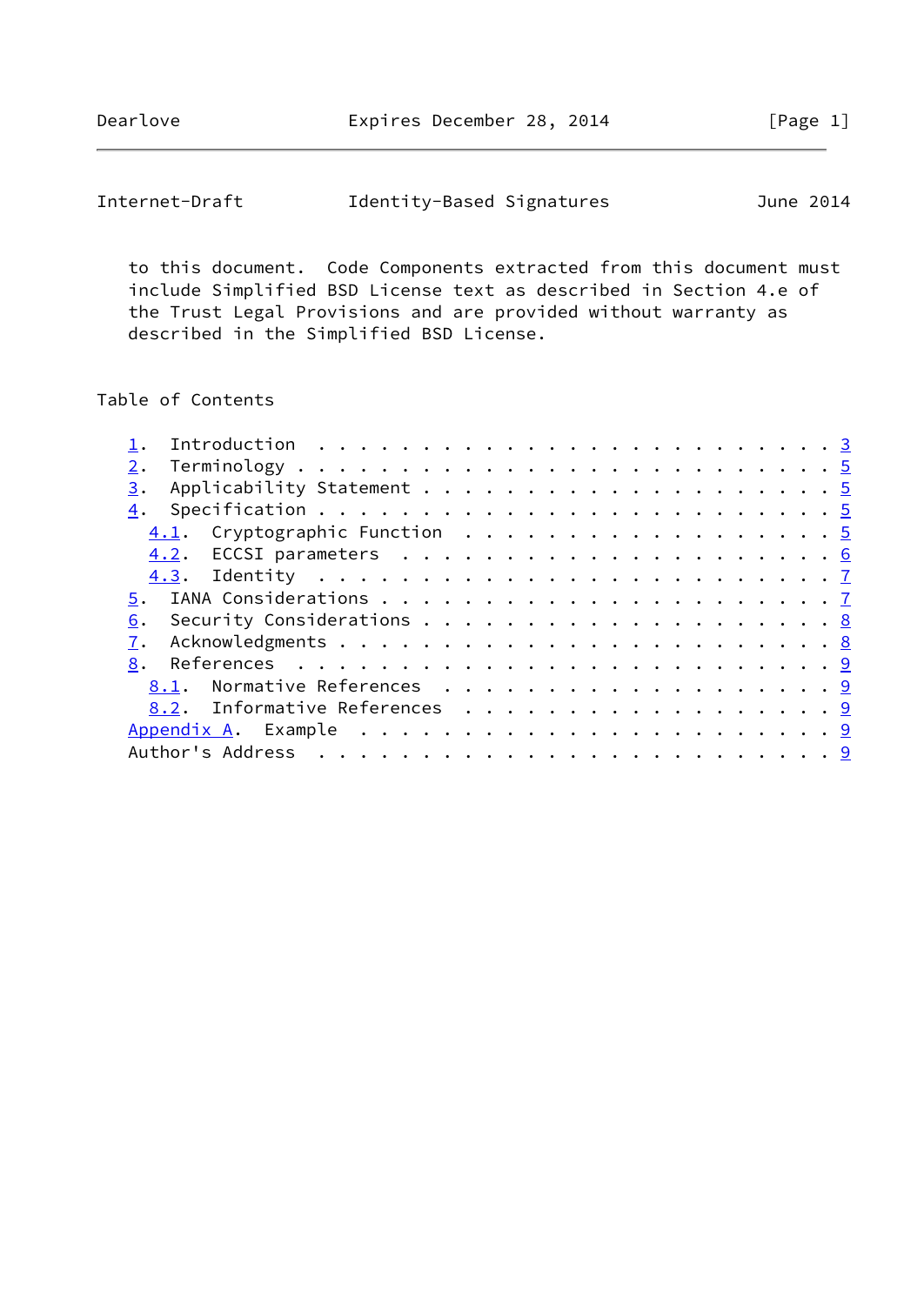Dearlove **Expires December 28, 2014** [Page 2]

<span id="page-2-1"></span>

| Internet-Draft | Identity-Based Signatures | June 2014 |
|----------------|---------------------------|-----------|
|                |                           |           |

#### <span id="page-2-0"></span>[1](#page-2-0). Introduction

 [RFC7182] defines ICV (integrity check value) TLVs for use in packets and messages that use the generalized MANET packet/message format defined in [[RFC5444\]](https://datatracker.ietf.org/doc/pdf/rfc5444). This specification extends the TLV definitions therein by defining two new cryptographic function code points that allow the use of an identity-based signature (IBS) as an ICV. An IBS has an additional property that is not shared by any of the previously specified ICVs, it not only indicates that the protected packet or message is valid, but also verifies the originator of the packet/message.

 This specification assumes that each router (protocol participant) has an identity that may be tied to the packet or message. The router may have more than one identity, but will only use one for each ICV TLV. The cryptographic strength of the IBS is not dependent on the choice of identity.

 Two options for the choice of identity are supported (the two code points allocated). In the first the identity can be any octet sequence (up to 255 octets) included in the ICV TLV. In the second, the octet sequence is preceded by an address, either the IP source address for a packet TLV, or the message originator address for a message or address block TLV. In particular, the second option allows just the address to be used as an identity.

 Identity-based signatures, compared to the shared secret key ICVs specified in [\[RFC7182](https://datatracker.ietf.org/doc/pdf/rfc7182)], allow identifying the originator of information in a packet or message. They thus allow additional security functions, such as revocation of an identity, and removing all information with a specific originator, if this is recorded - as it is for OLSRv2 [\[RFC7181](https://datatracker.ietf.org/doc/pdf/rfc7181)], an expected user of this specification. When applied to messages (rather than packets) this can significantly reduce the damage that a compromised router can inflict on the network.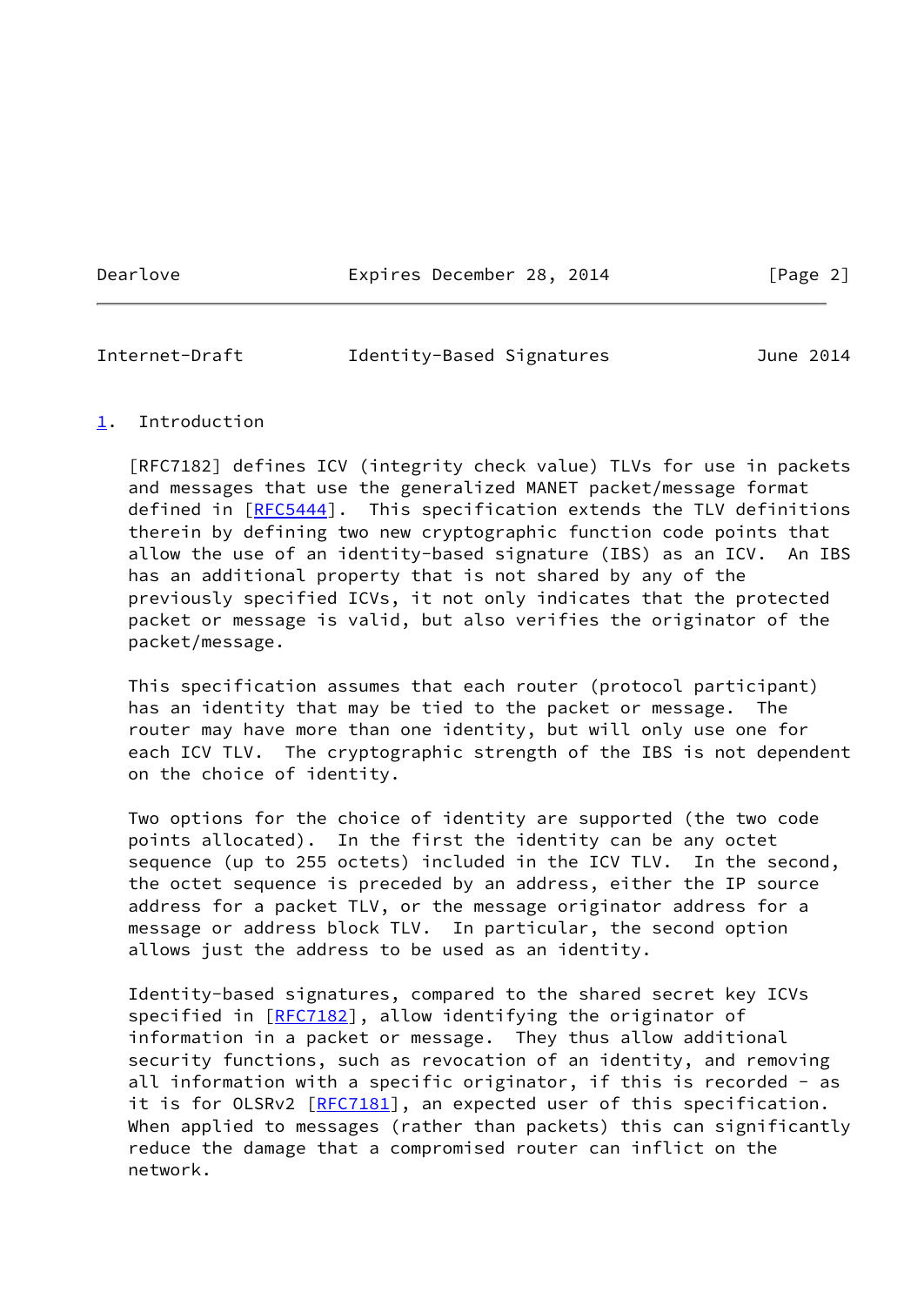Identity-based signatures are based on forms of asymmetric (public key) cryptography - identity-based encryption (IBE). In terms of their use, IBE and IBS methods have a major advantage, and a major disadvantage, compared to more widely used public key cryptography solutions, such as RSA.

 The advantage referred to is that each router can be configured once (for its key lifetime) by a trusted authority, independently of all other routers. Thus router A can connect to the authority (typically in a secure environment) to receive a private key, or can have a private key delivered securely (out of band) from the authority. During normal operation of the MANET, there is no need for the

| Dearlove | Expires December 28, 2014 |  | [Page 3] |  |
|----------|---------------------------|--|----------|--|
|          |                           |  |          |  |

Internet-Draft Identity-Based Signatures June 2014

 trusted authority to be connected to the MANET, or even to still exist. Additional routers can be authorized, with no reference to previously authorized routers (the trusted authority must still exist in this case). A router's public key is its identity, which when tied to a packet or message (as is the case when using an address as, or as part of, the identity) means that there is no need for public key certificates or a certificate authority.

 The disadvantage referred to is that the trusted authority has complete authority, even more so than a conventional certificate authority. Routers cannot generate their own private keys, only the trusted authority can do that. Through the master secret held by the trusted authority, it could impersonate any router (existing or not). When used for identity-based encryption (not part of this specification) the trusted authority can decrypt anything. However, note that the shared secret key options described in [\[RFC7182](https://datatracker.ietf.org/doc/pdf/rfc7182)] also have this limitation.

 There are alternative mathematical realizations of identity-based signatures. This specification uses one that has been previously published as [\[RFC6507](https://datatracker.ietf.org/doc/pdf/rfc6507)], known as ECCSI (Elliptic Curve-Based Certificateless Signatures for Identity-Based Encryption). In common with other identity-based encryption/signature approaches, it is based on the use of elliptic curves. Unlike some, it does not use "pairings" (bilinear maps from a product of two elliptic curve groups to another group). It thus may be easier to implement, and more efficient, than some alternatives, although with a greater signature size than some. This specification allows the use of any elliptic curve that may be used by  $[REC 6507]$ .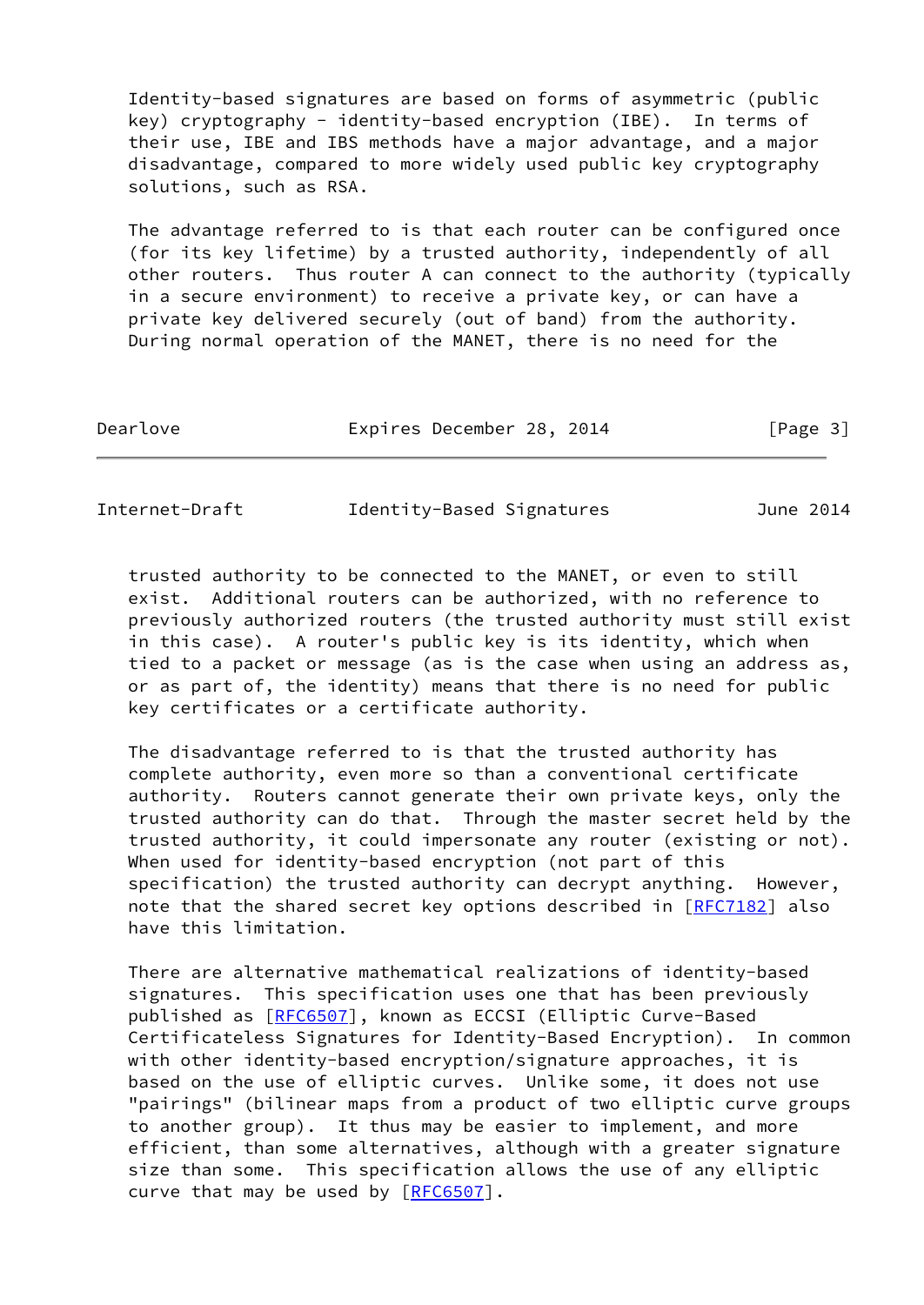The computational load imposed by ECCSI (and, perhaps more so, other IBS methods) is not trivial, though depending significantly on the quality of implementation of the required elliptic curve and other mathematical functions. For a security level of 128 bits, the ICV data length is 129 octets, which is longer than for alternative ICVs specified in [\[RFC7182](https://datatracker.ietf.org/doc/pdf/rfc7182)] (e.g., 32 octets for the similar strength HMAC-SHA-256). The signature format used could have been slightly shortened (to 97 octets) by using a compressed representation of an elliptic curve point, however at the expense of some additional work when verifying a signature, and loss of direct compatibility with [\[RFC6507](https://datatracker.ietf.org/doc/pdf/rfc6507)], and implementations thereof.

The trusted authority is referred to in [\[RFC6507](https://datatracker.ietf.org/doc/pdf/rfc6507)] as the KMS (Key Management Service). That term will be used in the rest of this specification.

Dearlove **Expires December 28, 2014** [Page 4]

<span id="page-4-1"></span>Internet-Draft Identity-Based Signatures June 2014

<span id="page-4-0"></span>[2](#page-4-0). Terminology

 The key words "MUST", "MUST NOT", "REQUIRED", "SHALL", "SHALL NOT", "SHOULD", "SHOULD NOT", "RECOMMENDED", "NOT RECOMMENDED", "MAY", and "OPTIONAL" in this document are to be interpreted as described in  $[REC2119]$ .

Additionally, this document uses the terminology of [\[RFC5444](https://datatracker.ietf.org/doc/pdf/rfc5444)], [\[RFC6507](https://datatracker.ietf.org/doc/pdf/rfc6507)], and [\[RFC7182](https://datatracker.ietf.org/doc/pdf/rfc7182)].

<span id="page-4-2"></span>[3](#page-4-2). Applicability Statement

 This specification adds an additional option to the framework specified in [\[RFC7182](https://datatracker.ietf.org/doc/pdf/rfc7182)] for use by [[RFC5444](https://datatracker.ietf.org/doc/pdf/rfc5444)] formatted packets and messages. It is applicable as described in [\[RFC7182](https://datatracker.ietf.org/doc/pdf/rfc7182)], and subject to the additional comments in [Section 6.](#page-7-1)

 Specific examples of protocols for which this specification is suitable are NHDP [[RFC6130](https://datatracker.ietf.org/doc/pdf/rfc6130)] and OLSRv2 [\[RFC7181](https://datatracker.ietf.org/doc/pdf/rfc7181)].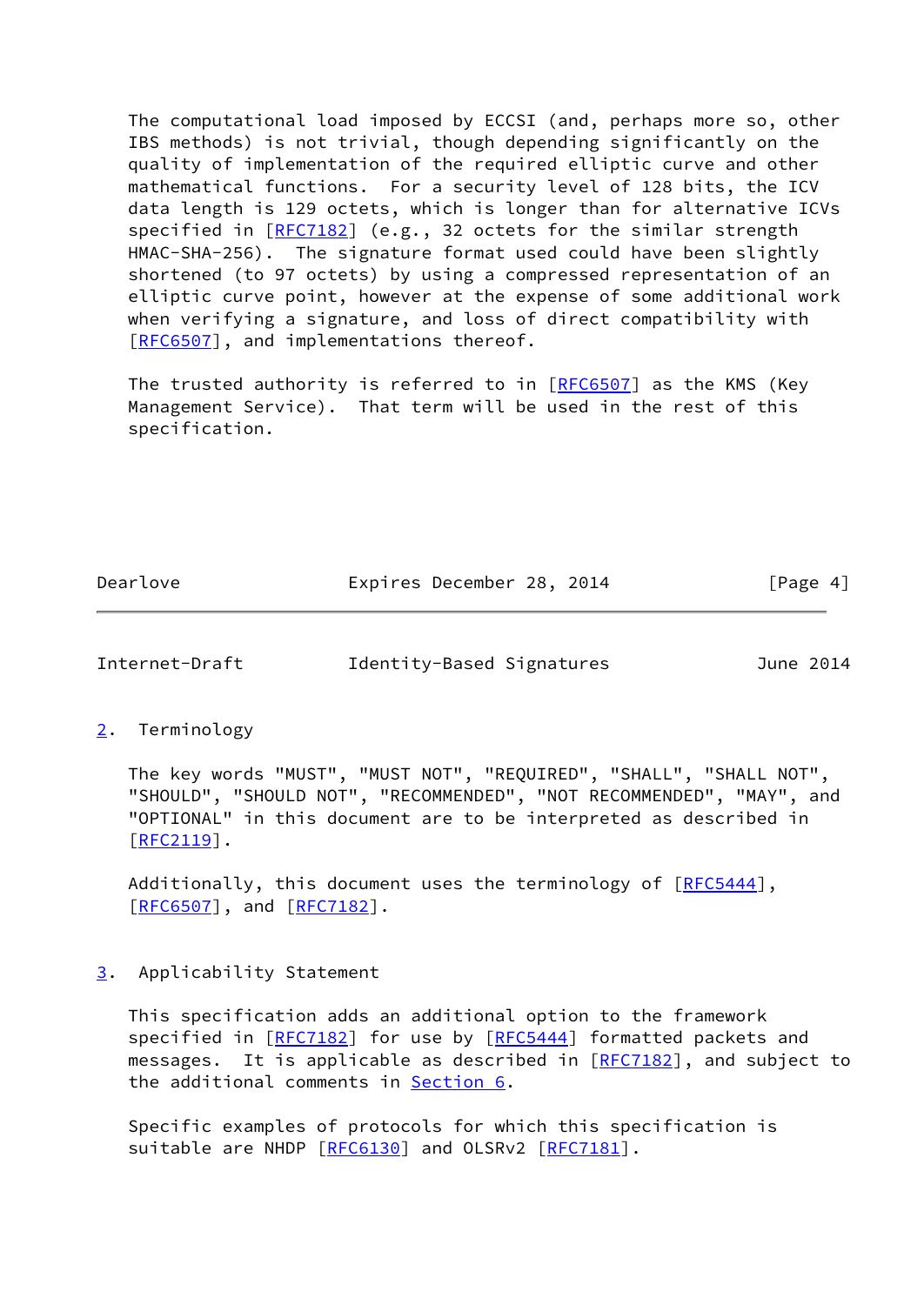### <span id="page-5-0"></span>[4](#page-5-0). Specification

#### <span id="page-5-1"></span>[4.1](#page-5-1). Cryptographic Function

 This specification defines a cryptographic function named ECCSI that is implemented as specified as the "sign" function in [Section](https://datatracker.ietf.org/doc/pdf/rfc6507#section-5.2.1) 5.2.1  [of \[RFC6507\]](https://datatracker.ietf.org/doc/pdf/rfc6507#section-5.2.1). To use that specification:

- o The ICV is not calculated as cryptographic-function(hash function(content)) as defined in  $[REC7182]$ , but (like the HMAC ICVs defined there) uses the hash function within the cryptographic function. The option "none" is not permitted for hash-function, and the hash function must have a known fixed length of N octets, as specified in [Section 4.2](#page-6-0).
- o M in [\[RFC6507](https://datatracker.ietf.org/doc/pdf/rfc6507)] is "content" as specified in in [[RFC7182](https://datatracker.ietf.org/doc/pdf/rfc7182)].
- o ID, used in [\[RFC6507](https://datatracker.ietf.org/doc/pdf/rfc6507)], is as specified in [Section 4.3](#page-6-1).
- o KPAK, SSK and PVT, used in [[RFC6507](https://datatracker.ietf.org/doc/pdf/rfc6507)], are as specified in Sections 4.2 and 5.1.1 of [\[RFC6507](https://datatracker.ietf.org/doc/pdf/rfc6507)], provided by the KMS.

 The length of the signature is 4N+1 octets, as specified in [\[RFC6507](https://datatracker.ietf.org/doc/pdf/rfc6507)], whose affine coordinate format (including an octet valued 0x04 to identify this) is used unchanged.

| Dearlove | Expires December 28, 2014 | [Page 5] |
|----------|---------------------------|----------|
|          |                           |          |

<span id="page-5-2"></span>

| Internet-Draft | Identity-Based Signatures | June 2014 |
|----------------|---------------------------|-----------|
|----------------|---------------------------|-----------|

 Verification of the ICV is not implemented by the receiver recalculating the ICV and comparing with the received ICV, as it is necessarily incapable of doing so. Instead the receiver evaluates the "verify" function described in **Section 5.2.2 of [RFC6507]**, which may pass or fail.

 To use that function M, KPAK, SSK and PVT are as specified above, while ID is deduced from the received packet or message, as specified in [Section 4.3](#page-6-1), using the <key-id> element in the <ICV-value>. This element need not match that used by the receiver, and thus when using this cryptographic function, multiple ICV TLVs differing only in their <key-id>, or in the choice of cryptographic function from the two defined in this specification, SHOULD NOT be used unless routers are administratively configured to recognize which to verify.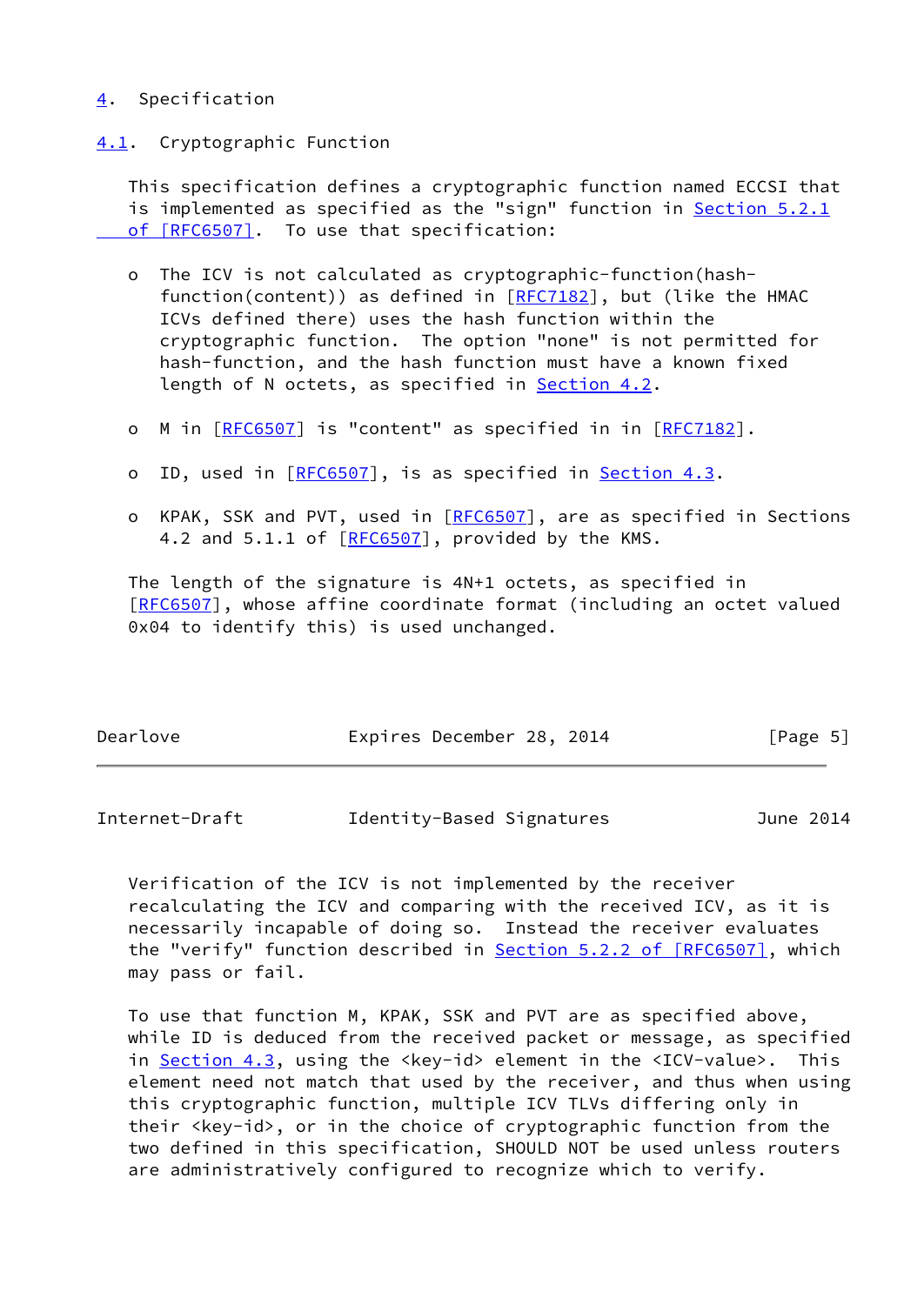Routers MAY be administratively configured to reject a packet or message ICV TLV using ECCSI based on part or all of <key-id>; for example if this encodes a time after which this identity is no longer valid.

#### <span id="page-6-0"></span>[4.2](#page-6-0). ECCSI parameters

Section [4.1 of \[RFC6507\]](https://datatracker.ietf.org/doc/pdf/rfc6507#section-4.1) specifies parameters n, N, p, E, B, G, and q. The first of these, n, is specified as "A security parameter; the size in bits of the prime p over which elliptic curve cryptography is to be performed." For typical security levels (e.g., 128, 192 and 256 bits), n must be at least twice the required bits of security, see Section 5.6.1 of [\[NIST-SP-800-57](#page-9-5)].

 Selection of an elliptic curve, and all related parameters, MUST be by administrative means, and known to all routers. This specification follows [[RFC6507](https://datatracker.ietf.org/doc/pdf/rfc6507)] with a RECOMMENDED selection to follow Appendix D.1.2 of [\[NIST-FIPS-186-4](#page-9-6)]. (Note that n in that document is q in [\[RFC6507](https://datatracker.ietf.org/doc/pdf/rfc6507)].)

 The parameter that is required by this specification is N, which is defined as Ceiling(n/8). The hash function used must create an output of size N octets. In particular for 128 bit security, and hence  $n = 256$ ,  $N = 32$ , and the RECOMMENDED hash function is SHA-256. The signature (i.e. <ICV-data>) length is 4N + 1 octets, i.e., 129 octets for N = 32.

Note: [[RFC6507](https://datatracker.ietf.org/doc/pdf/rfc6507)] actually refers to the predecessor to [\[NIST-FIPS-186-4](#page-9-6)], but the latest version is specified here; there are no significant differences in this regard.

| Dearlove | Expires December 28, 2014 |  | [Page 6] |  |
|----------|---------------------------|--|----------|--|
|          |                           |  |          |  |

<span id="page-6-2"></span>Internet-Draft Identity-Based Signatures June 2014

#### <span id="page-6-1"></span>[4.3](#page-6-1). Identity

 There are two options for the identity ID used by [[RFC6507](https://datatracker.ietf.org/doc/pdf/rfc6507)], which are indicated by there being two code points allocated for this cryptographic function, see [Section 5.](#page-7-0)

 o For the cryptographic function ECCSI ID is the element <key-id> defined in <u>Section 12.1 of [RFC7182]</u>. This MUST NOT be empty.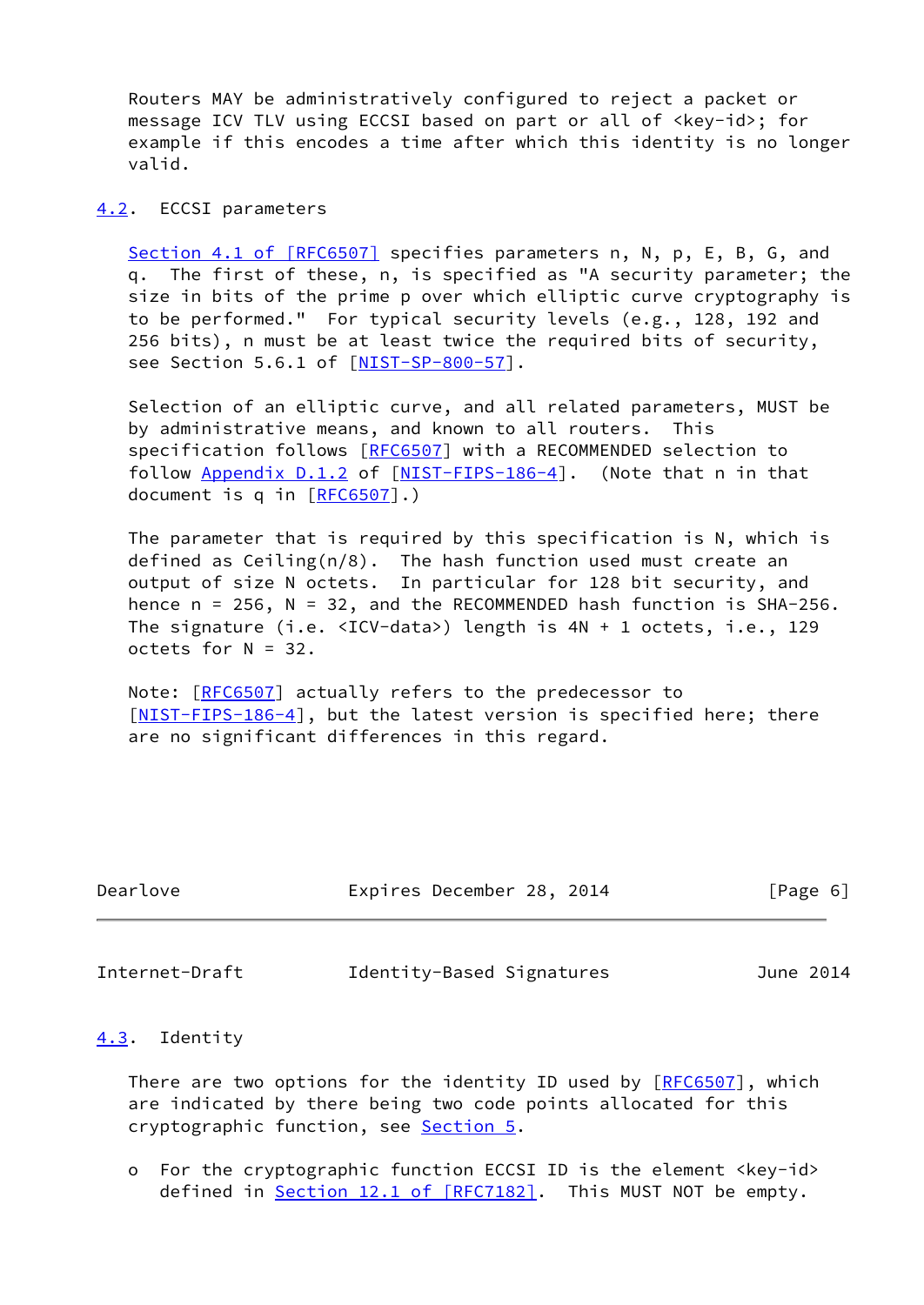o For the cryptographic function ECCSI-ADDR, ID is the concatenation of an address (in network byte order) and the element <key-id> defined in Section [12.1 of \[RFC7182\],](https://datatracker.ietf.org/doc/pdf/rfc7182#section-12.1) where the latter MAY be empty. For a packet TLV this address is the IP source address of the IP datagram in which this packet is included. For a message TLV or an address block TLV this address is the message originator address (the element <msg-orig-addr> defined in [[RFC5444\]](https://datatracker.ietf.org/doc/pdf/rfc5444)) if that address is present, if not present and the message is known to have travelled only one hop, then the IP source address of the IP datagram in which this message is included is used, otherwise no address is defined and the message MUST be rejected. (Note that HELLO messages specified in NHDP [\[RFC6130](https://datatracker.ietf.org/doc/pdf/rfc6130)] and used in OLSRv2 [[RFC7181\]](https://datatracker.ietf.org/doc/pdf/rfc7181) always only travel one hop, and hence their IP source address SHOULD be used if no originator address is present.)

Note that this identity is formatted by [\[RFC6507](https://datatracker.ietf.org/doc/pdf/rfc6507)], and thus does not need a length field incorporated into it by this specification.

<span id="page-7-0"></span>[5](#page-7-0). IANA Considerations

IANA has, in accordance with  $[REC7182]$ , defined a registry for the cryptographic functions. IANA is requested to modify this allocation as indicated.

| Value<br>------+---- | Algorithm  | Description                                                                        | Reference             |
|----------------------|------------|------------------------------------------------------------------------------------|-----------------------|
|                      | ECCSI      | ECCSI [RFC6507]                                                                    | This<br>specification |
| 8                    | ECCSI-ADDR | ECCSI [RFC6507] with an<br>address (source or<br>originator) joined to<br>identity | This<br>specification |
| $9 - 251$            |            | Unassigned; Expert Review                                                          |                       |

# Table 1: Cryptographic Function Registry

<span id="page-7-2"></span><span id="page-7-1"></span>

| Dearlove       | Expires December 28, 2014 | [Page $7$ ] |
|----------------|---------------------------|-------------|
|                |                           |             |
| Internet-Draft | Identity-Based Signatures | June 2014   |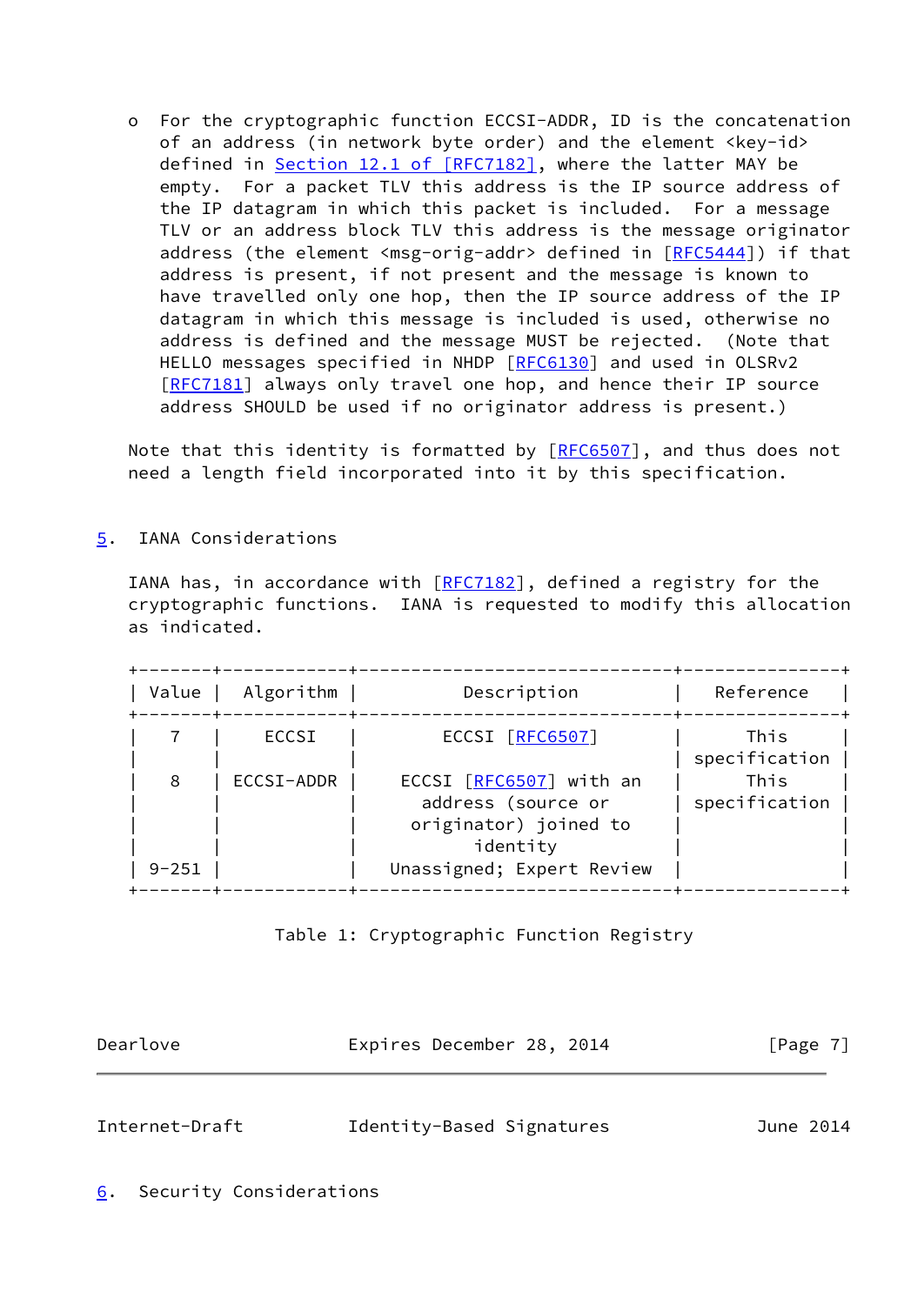This specification extends the security framework for MANET routing protocols specified in [\[RFC7182](https://datatracker.ietf.org/doc/pdf/rfc7182)] by the addition of an additional cryptographic function, in two forms according to how identity is specified.

 This cryptographic function implements a form of identity-based signature (IBS), a stronger form of integrity check value (ICV) that verifies not just that the received packet or message is valid but that the packet or message originated at a router that was assigned a private key for the specified identity.

 For a message the identity is, and for a packet it is recommended that it is, either the originator address of the router (i.e., an address unique to that router), or the originator address with additional information appended. The use of that additional information is outside the scope of this specification, a typical use may be to indicate an expiry time for signatures created using that identity.

 In common with other forms of IBS, a feature of the form of IBS (known as ECCSI) used in this specification is that it requires a trusted authority (KMS) that issues all private keys, and has complete cryptographic information about all possible private keys. However to set against that, the solution is scalable, as all routers can be independently keyed, and does not need the KMS in the network. If no future keys will be required, then the KMS's master secret can be destroyed. As routers are individually keyed, key revocation (by blacklist and time expiry of keys) is possible, but is beyond the scope of this specification.

 ECCSI is based on elliptic curve mathematics. This specification follows [\[RFC6507](https://datatracker.ietf.org/doc/pdf/rfc6507)] in its recommendation of elliptic curves, but any suitable (prime power) elliptic curve may be used; this must be administratively specified. Implementation of this specification will require an available implementation of suitable mathematical functions. Unlike some other forms of IBS, ECCSI requires only basic elliptic curve operations, it does not require "pairings" (bilinear functions of a product of two elliptic curve groups). This increases the available range of suitable mathematical libraries.

<span id="page-8-0"></span>[7](#page-8-0). Acknowledgments

 The author would like to thank his colleagues who have been involved in identity-based security for ad hoc networks, including (in alphabetical order) Alan Cullen, Peter Smith and Bill Williams.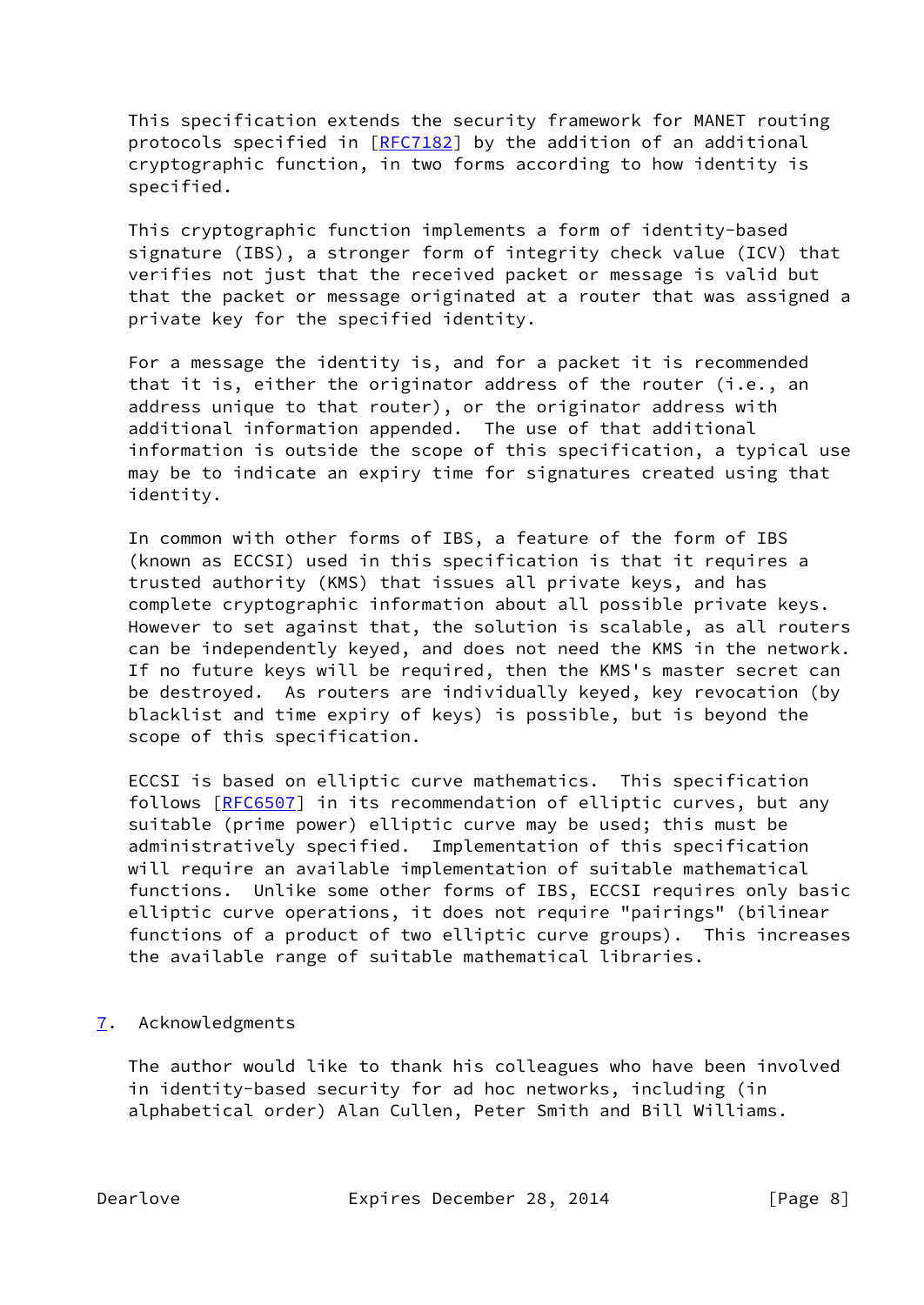<span id="page-9-1"></span>Internet-Draft Identity-Based Signatures June 2014

- <span id="page-9-0"></span>[8](#page-9-0). References
- <span id="page-9-2"></span>[8.1](#page-9-2). Normative References
	- [RFC2119] Bradner, S., "Key words for use in RFCs to Indicate Requirement Levels", [BCP 14](https://datatracker.ietf.org/doc/pdf/bcp14), [RFC 2119](https://datatracker.ietf.org/doc/pdf/rfc2119), March 1997.
	- [RFC5444] Clausen, T., Dearlove, C., Dean, J., and C. Adjih, "Generalized Mobile Ad Hoc Network (MANET) Packet/Message Format", [RFC 5444,](https://datatracker.ietf.org/doc/pdf/rfc5444) February 2009.
	- [RFC6507] Groves, M., "Elliptic Curve-Based Certificateless Signatures for Identity-Based Encryption (ECCSI)", [RFC 6507,](https://datatracker.ietf.org/doc/pdf/rfc6507) February 2012.
	- [RFC7182] Herberg, U., Clausen, T., and C. Dearlove, "Integrity Check Value and Timestamp TLV Definitions for Mobile Ad Hoc Networks (MANETs)", [RFC 7182,](https://datatracker.ietf.org/doc/pdf/rfc7182) April 2014.
- <span id="page-9-6"></span><span id="page-9-3"></span>[8.2](#page-9-3). Informative References
	- [NIST-FIPS-186-4]

 National Institute of Standards and Technology, "Digital Signature Standard (DSS)", FIPS 186-4, July 2013.

<span id="page-9-5"></span>[NIST-SP-800-57]

 National Institute of Standards and Technology, "Recommendation for Key Management - Part 1: General (Revision 3)", SP 800-57, Part 1, Revision 3, July 2012.

- [RFC6130] Clausen, T., Dearlove, C., and J. Dean, "Mobile Ad Hoc Network (MANET) Neighborhood Discovery Protocol (NHDP)", [RFC 6130,](https://datatracker.ietf.org/doc/pdf/rfc6130) April 2011.
- [RFC7181] Clausen, T., Dearlove, C., Jacquet, P., and U. Herberg, "The Optimized Link State Routing Protocol Version 2", [RFC 7181,](https://datatracker.ietf.org/doc/pdf/rfc7181) April 2014.

<span id="page-9-4"></span>[Appendix A.](#page-9-4) Example

TBD.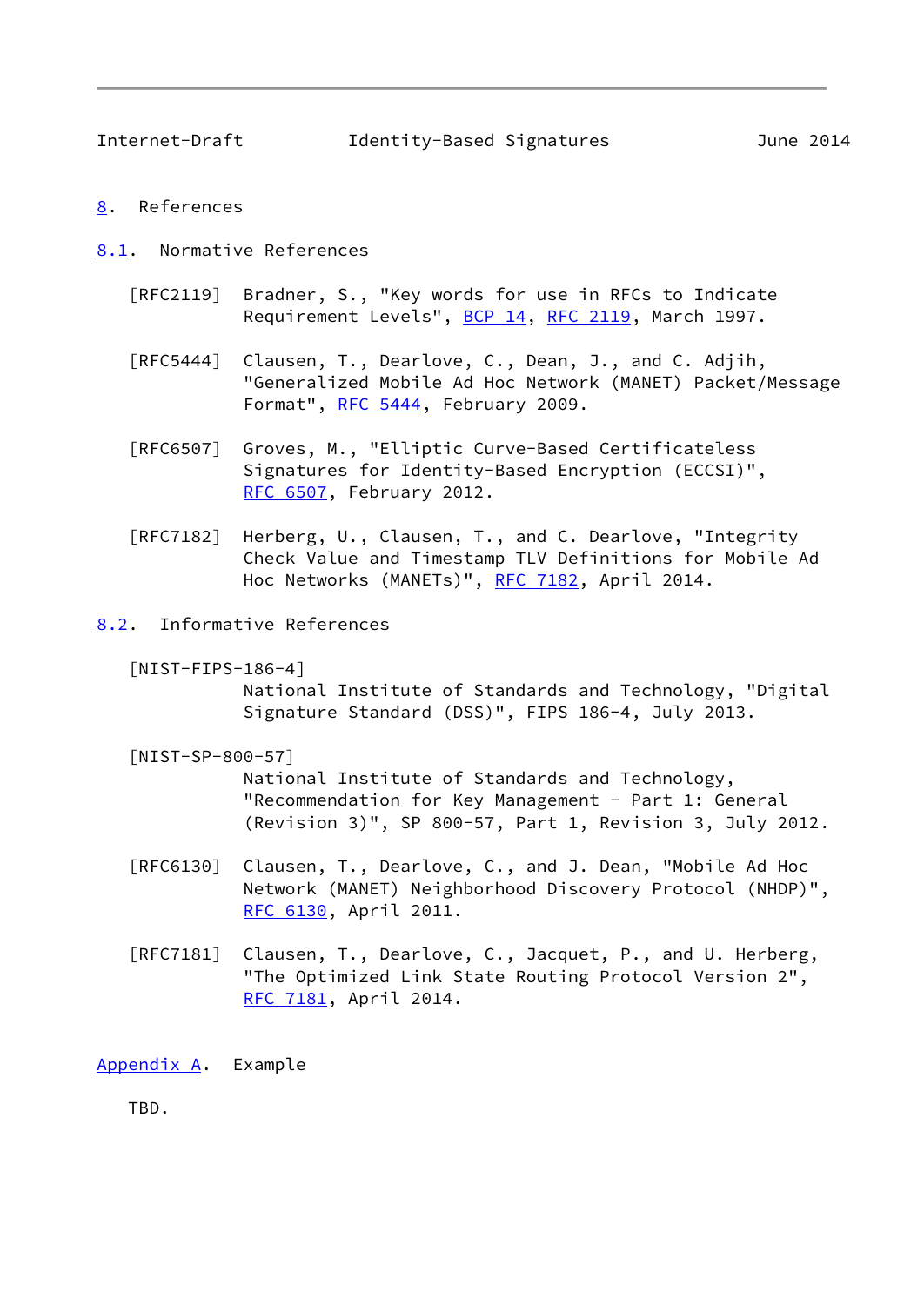# Internet-Draft Identity-Based Signatures June 2014

Author's Address

 Christopher Dearlove BAE Systems Advanced Technology Centre West Hanningfield Road Great Baddow, Chelmsford United Kingdom

 Phone: +44 1245 242194 Email: chris.dearlove@baesystems.com URI: <http://www.baesystems.com/>